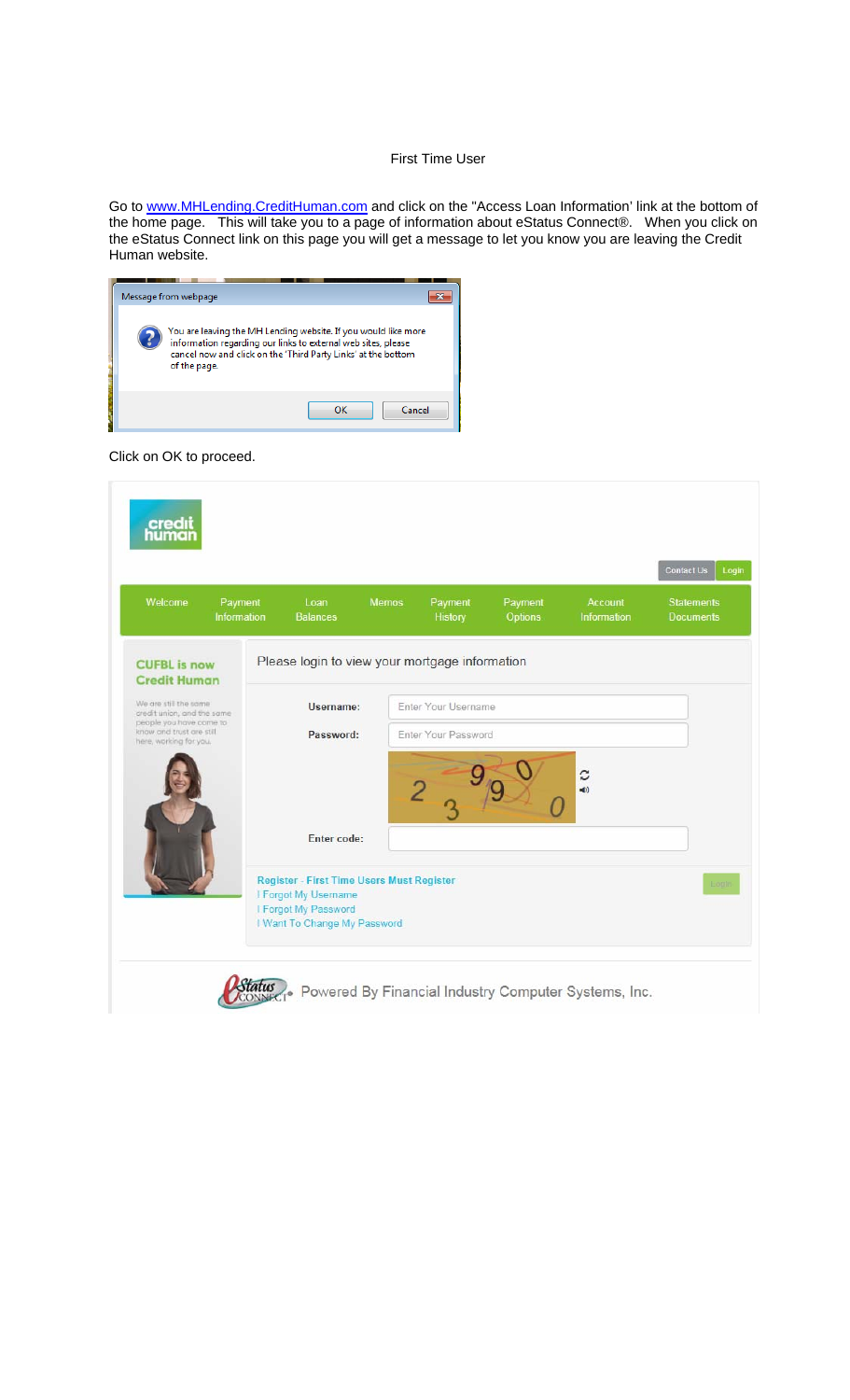You will need to click on the registration link that states "Register – first time users must register".

Register - First Time Users Must Register

You will then be taken to a new screen where you will need to input your loan number and your social security number (do not include the dashes) and then click on continue. Each borrower on the loan may have their own unique user name and password.

| Welcome                                                                                                                              | Payment<br>Information | Loan<br><b>Balances</b>            | <b>Memos</b>                 | Payment<br>History | Payment<br><b>Options</b>                               | Account<br>Information                                                                                                         | <b>Statements</b><br><b>Documents</b> |
|--------------------------------------------------------------------------------------------------------------------------------------|------------------------|------------------------------------|------------------------------|--------------------|---------------------------------------------------------|--------------------------------------------------------------------------------------------------------------------------------|---------------------------------------|
| <b>CUFBL</b> is now<br><b>Credit Human</b>                                                                                           |                        | Enter Your Information To Register |                              |                    |                                                         |                                                                                                                                |                                       |
| We are still the same<br>credit union, and the same<br>people you have come to<br>know and trust are still<br>here, working for you. |                        | Loan Number:                       | <b>SSN/TIN (No Dashes):</b>  |                    |                                                         | Enter Your SSN/TIN or Misc ID (No Dashes)                                                                                      |                                       |
|                                                                                                                                      |                        |                                    | <b>REGISTRATION PROCESS.</b> |                    | USE OF THIS SOFTWARE IS GOVERNED BY THE FICS CLICK WRAP | AGREEMENT THAT WILL APPEAR ON THE NEXT PAGE. AFTER READING THE<br>AGREEMENT, YOU MUST CLICK 'I AGREE' IN ORDER TO COMPLETE THE |                                       |

agree to continue the registration process.

You will be taken to the wrap agreement screen. Please read the agreement and if you agree, click on I

If you do not agree you will be unable to use the online system and will need to continue to contact our customer service number 1-866-310-2143 for assistance with your loan.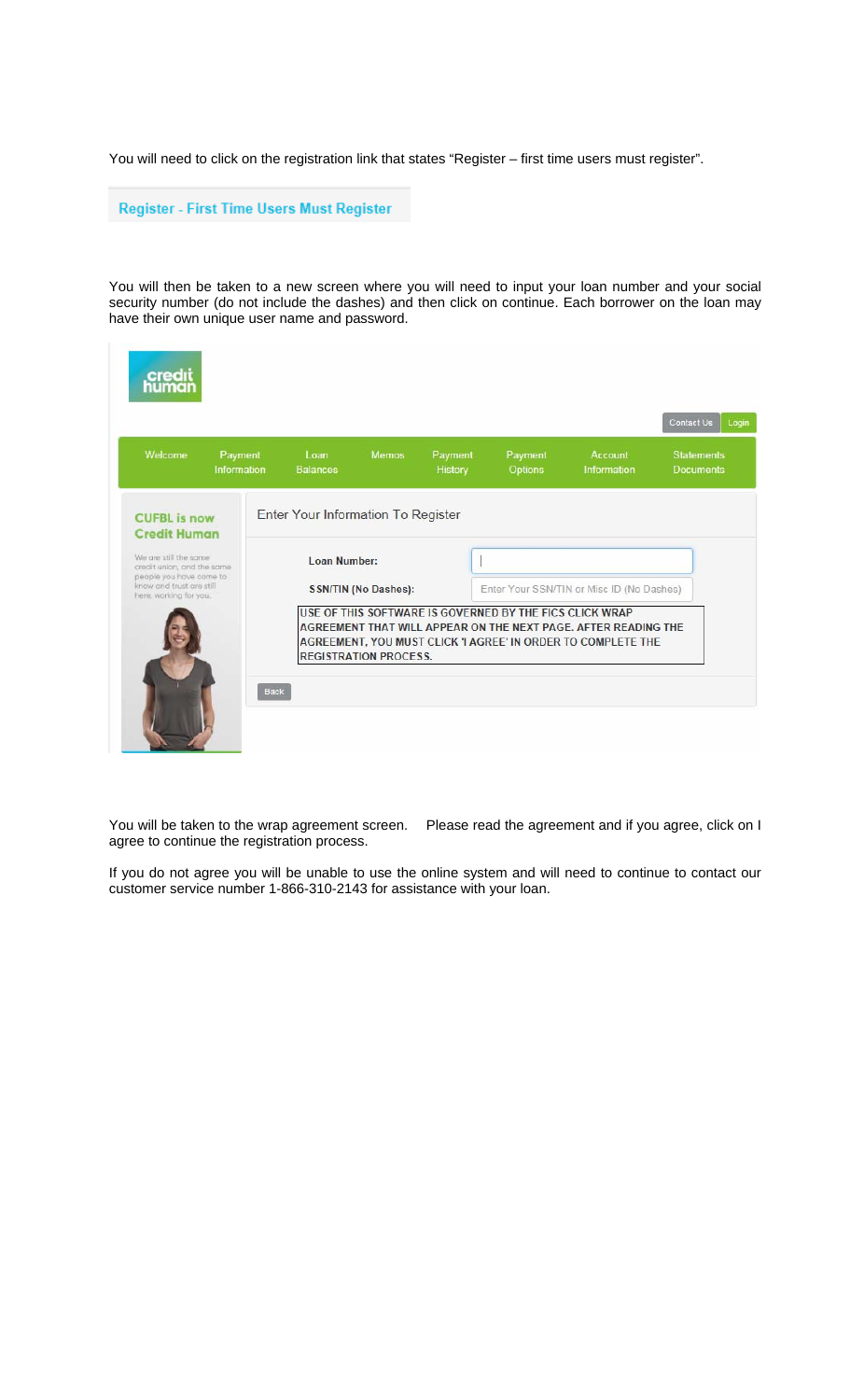

Once you click on the "I agree" button you will be asked to input a user name of your choice that is between 4 and 20 characters. The user name and passwords are case sensitive. You will be asked to enter a password that is 4 to 20 characters long. It must have letters and numbers. There must be both upper and lower case letters in the password. You will need to re-enter the password for verification. You will be asked to enter your email address 2 times. *Please Note***:** In order to complete the registration you must be able to access this email address since an activation email will be sent to you.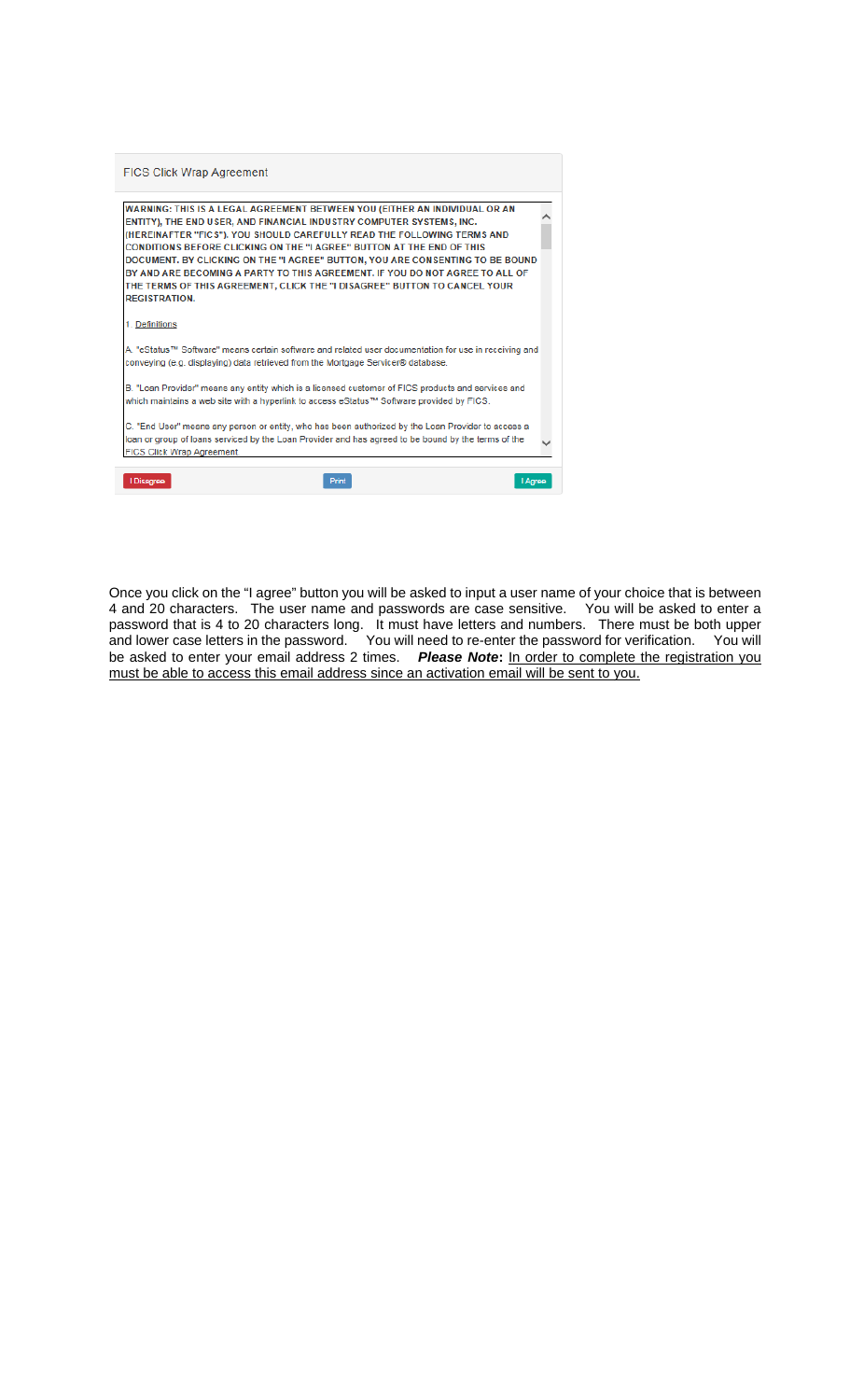| Please enter a Username and Password to Register |                                                                                                                                                                                                                                                |
|--------------------------------------------------|------------------------------------------------------------------------------------------------------------------------------------------------------------------------------------------------------------------------------------------------|
| Username:                                        |                                                                                                                                                                                                                                                |
|                                                  | • Username must be between 4 and 20 characters in length.                                                                                                                                                                                      |
| Password:                                        | <b>Enter Your Password</b>                                                                                                                                                                                                                     |
|                                                  | • Password must be between 4 and 20 characters in length.<br>. Password must contain at least one numeric character.<br>· Password must contain at least one uppercase character.<br>· Password must contain at least one lowercase character. |
| <b>Confirm Password:</b>                         | New Password: (Re-Enter for verification)                                                                                                                                                                                                      |
| <b>Email Address:</b>                            | Enter Your Email Address                                                                                                                                                                                                                       |
| <b>Confirm Email:</b>                            | Email Address: (Re-Enter for verification)                                                                                                                                                                                                     |
|                                                  |                                                                                                                                                                                                                                                |
| <b>Enter code:</b>                               |                                                                                                                                                                                                                                                |
| Cancel                                           |                                                                                                                                                                                                                                                |

Before you click on submit you must enter in the characters that are shown in the image on your screen. This is an example. Verify your information and then click on the Submit button.

You should get the following screen.

Enter code:

| System Message                                                                                                                                                                                                                          |  |
|-----------------------------------------------------------------------------------------------------------------------------------------------------------------------------------------------------------------------------------------|--|
| You have just completed the first step of registering your eStatus account.<br>Next, you will receive an email with instructions for activating your account.<br>Upon successful account activation, you may proceed to the login page. |  |
| Go to the Login Page                                                                                                                                                                                                                    |  |
|                                                                                                                                                                                                                                         |  |

At this point you will need to check your email to complete the activation.